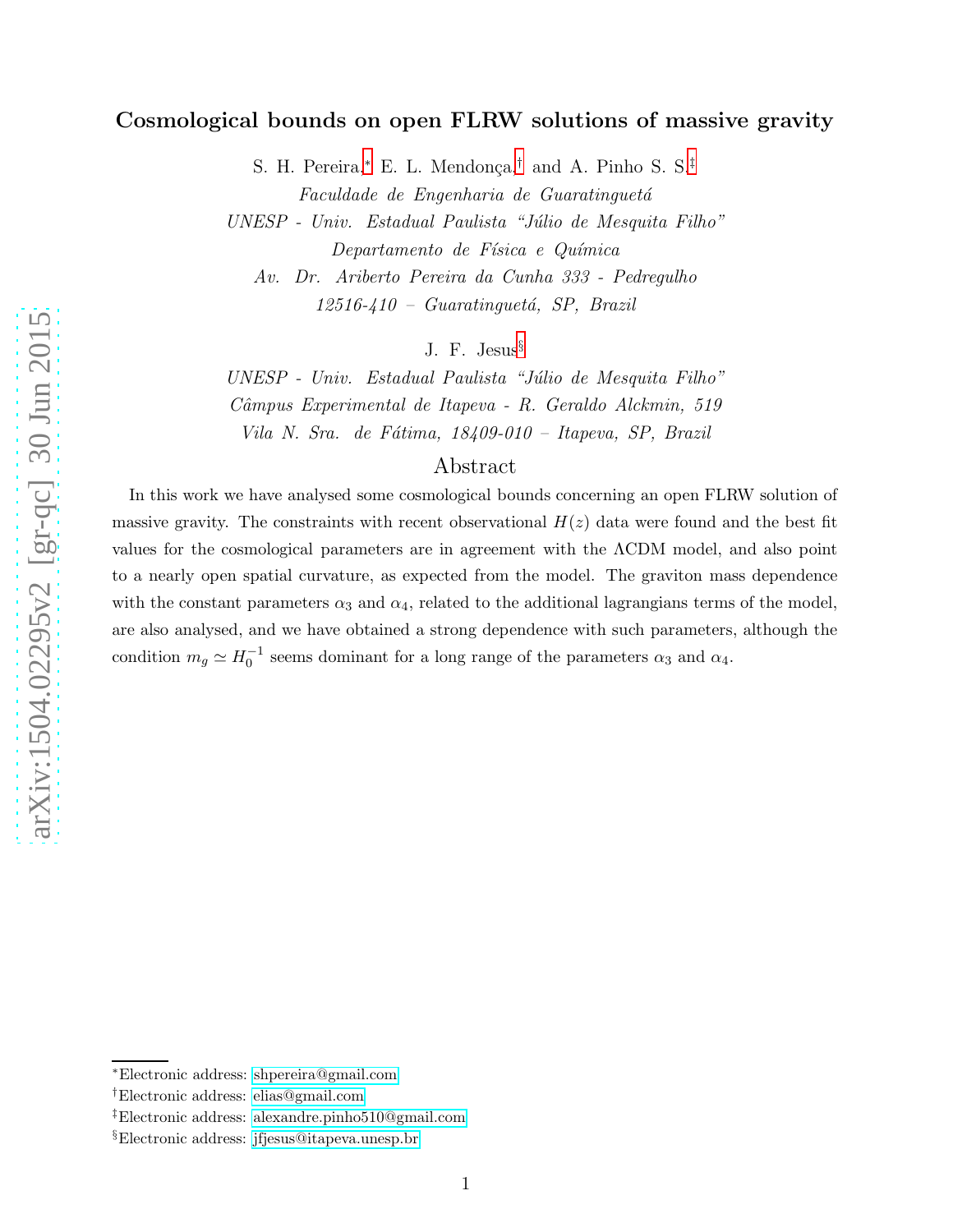#### I. INTRODUCTION

Current observations of Supernovae type Ia (SNIa) [\[1](#page-9-0), [2](#page-9-1)], Cosmic Microwave Background (CMB) radiation [\[3,](#page-9-2) [4\]](#page-9-3) and Hubble parameter data [\[5,](#page-9-4) [6\]](#page-9-5) indicate an accelerated expansion of the universe, being the ΛCDM model the best model to fit the observational data. The Λ term corresponds to a cosmological constant energy density which is plagued with several fundamental issues [\[7](#page-9-6)], which has motivated the search for alternatives models of gravity that could explain the observations.

Massive gravity theories [\[8](#page-9-7)[–20\]](#page-10-0) are old candidates to explain the accelerated expansion of the universe, since that the graviton mass could perfectly induce and mimic a cosmological constant term. However, such kinds of theories were considered for long time as being unsuitable due to the appearing of Boulware-Deser (BD) ghosts [\[9\]](#page-9-8). Recently it was discovered a nonlinear massive gravity theory that was first shown to be BD ghost free by Hassan et al. [\[10,](#page-9-9) [11](#page-9-10)], and also in the Stuckelberg formulation in [\[12](#page-10-1)]. Then such theory was also developed by de Rham et al.[\[13\]](#page-10-2), sometimes called dRGT (de Rham-Gabadadze-Tolley) model (see [\[14](#page-10-3)] for a review), bringing back the cosmological interest for such theories [\[15\]](#page-10-4). Self-accelerating cosmologies with ghost-free massive gravitons have been studied thereafter [\[16](#page-10-5)[–20\]](#page-10-0). Nowadays there is a general agreement that in dRGT models which are defined with a flat reference metric, isotropic flat and closed FLRW cosmologies do not exist, even at the background level. Nevertheless isotropic open cosmologies exist as classical solutions but have unstable perturbations. In the case of a non-flat reference metric a ghost free theory exist for all types of background cosmologies [\[11](#page-9-10)], though the perturbations are still unstable in isotropic cases [\[19\]](#page-10-6).

Although the theoretical aspects of massive gravity has been severely studied in the last years, the cosmological constraints with observational data does not. In [\[24\]](#page-11-0) has been investigated the cosmological behavior in the quasi-Dilaton nonlinear massive gravity, and the parameters of the theory has been constrained with observational data from SNIa, Baryon Acoustic Oscillations (BAO) and CMB.

In order to study some cosmological bounds concerning the free parameters of the theory, we must have a massive gravity theory that has a FLRW limit well established for the reference metric. As showed in [\[19\]](#page-10-6) the perturbations in unisotropic FLRW are stable, thus if we suppose that the unisotropies that cure the instability of the model do not greatly affect the cosmic evolution, we can use the results involving isotropic solutions as a first approximation to the stable unisotropic case. For this case the results of [\[19\]](#page-10-6) are a good starting point to study some bounds in the massive gravity theory compared to recent observational data. In Section II we present the general massive gravity theory and the cosmological equations in Section III. In Section IV we present the constraints from  $H(z)$ data and in Section V some bounds on the graviton mass are presented. We conclude in Section VI.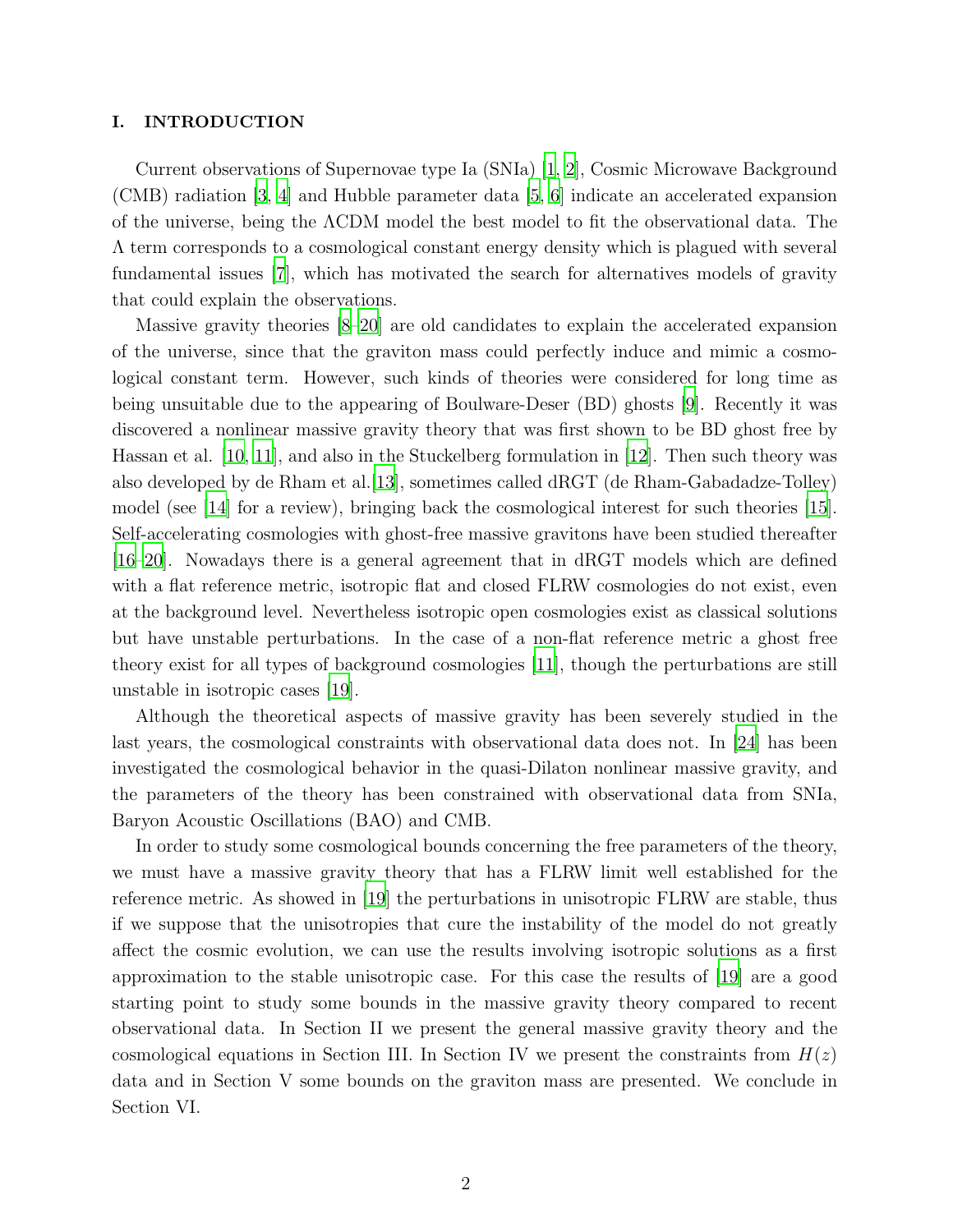#### II. MASSIVE GRAVITY THEORY

Our starting point for the cosmological analysis is the massive theory for gravity proposed in [\[13](#page-10-2)]. The nonlinear action besides a functional of the physical metric  $g_{\mu\nu}(x)$  include four spurious scalar fields  $\phi^a(x)$  with  $a = 0, 1, 2, 3$  called the Stückelberg fields. They are introduced in order to make the action manifestly invariant under diffeomorphism, see for example [\[21](#page-10-7)]. Let us start by observing that these scalar fields are related to the physical metric and enter into the action as follows:

<span id="page-2-0"></span>
$$
g_{\mu\nu} = f_{\mu\nu} + H_{\mu\nu} \tag{1}
$$

where it is defined the fiducial metric  $f_{\mu\nu}$  which is written in terms of the Stückelberg fields:

$$
f_{\mu\nu} \equiv \tilde{f}_{ab}(\phi^c)\partial_\mu\phi^a\partial_\nu\phi^b. \tag{2}
$$

Usually  $f_{ab}$  is called the reference metric and for the purpose of this paper, one can use  $f_{ab} = \eta_{ab} = (-, +, +, +)$  once the scheme proposed by dRGT respects Poincaré symmetry. Hence the fiducial metric in [\(1\)](#page-2-0) is nothing but the Minkowski metric in the coordinate system defined by the Stückelberg fields. So we have automatically defined the covariant tensor  $H_{\mu\nu}$  which propagates on Minkowski space and the action is then a functional of the fiducial metric and the physical metric  $g_{\mu\nu}$ .

The covariant action for massive general relativity that we are going to work with, can be written as:

<span id="page-2-1"></span>
$$
S = M_{Pl}^2 \int d^4x \sqrt{-g} \left[ \frac{R}{2} + m^2 \mathcal{U}(g, H) \right]
$$
 (3)

where U is a potential without derivatives in the interaction terms between  $H_{\mu\nu}$  and  $g_{\mu\nu}$ that gives mass to the spin-2 mode described by the Einstein-Hilbert term. As observed in [\[13\]](#page-10-2) a necessary condition for the theory [\(3\)](#page-2-1) to be free of the Bouware-Deser ghost in the decoupling limit is that  $\sqrt{-g} \mathcal{U}(g, H)$  be a total derivative. The most general covariant mass term which respects this condition is composed by<sup>1</sup>:

<span id="page-2-2"></span>
$$
\int d^4x \sqrt{-g} \,\mathcal{U}(g, H) = \int d^4x \sqrt{-g} \, \left( \alpha_2 \mathcal{L}_2 + \alpha_3 \mathcal{L}_3 + \alpha_4 \mathcal{L}_4 \right) \tag{4}
$$

where  $\alpha_i$  are constants and the three lagrangians in [\(4\)](#page-2-2) are written as:

$$
\mathcal{L}_2 = \frac{1}{2} ([\mathcal{K}]^2 - [\mathcal{K}^2]) \tag{5}
$$

<sup>&</sup>lt;sup>1</sup> In [\[20\]](#page-10-0) a most general formulation is presented, where the parameters  $\alpha_i$  are assumed to be dependent on the Stückelberg fields.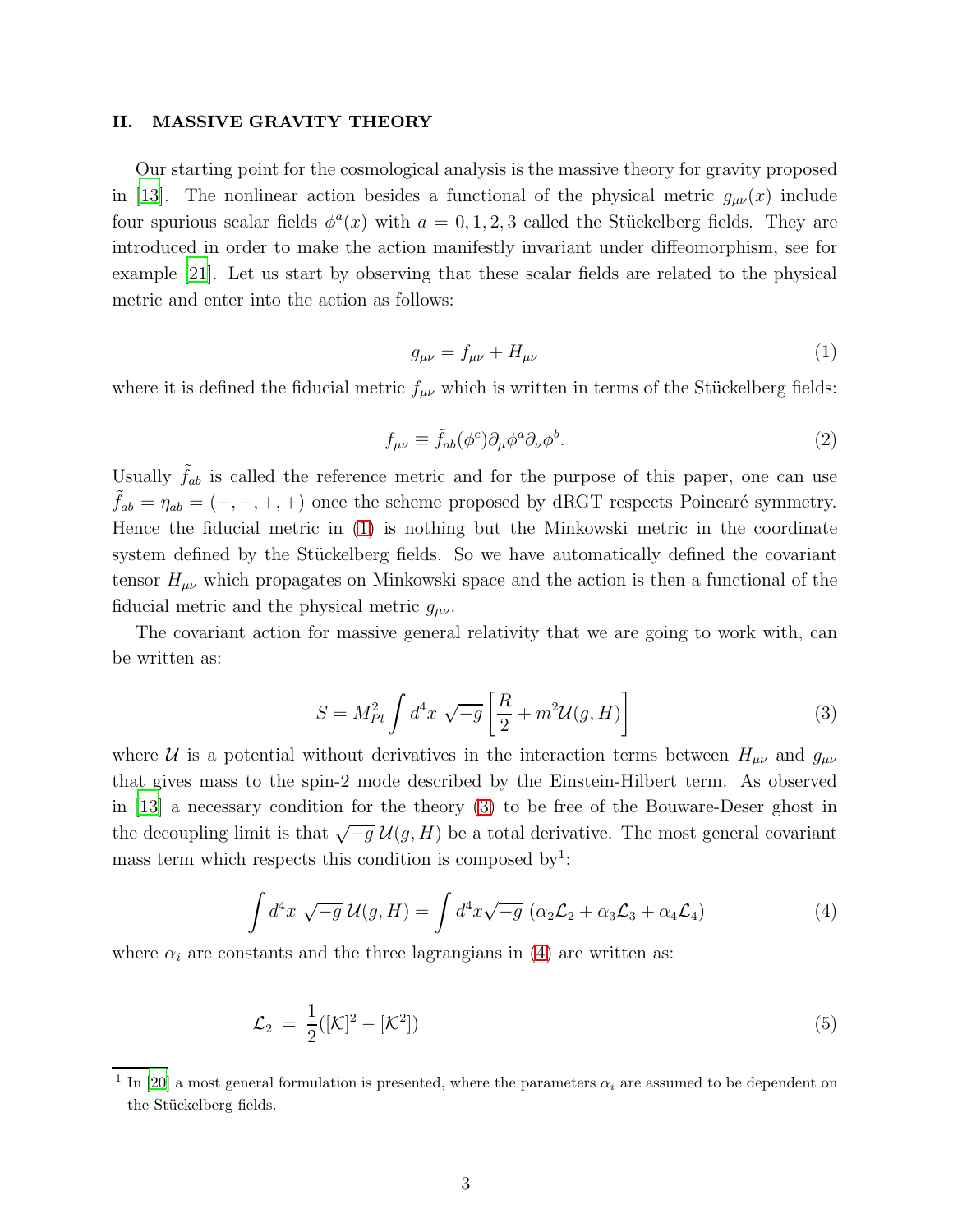$$
\mathcal{L}_3 = \frac{1}{6} ([\mathcal{K}]^3 - 3[\mathcal{K}][\mathcal{K}^2] + 2[\mathcal{K}^3]) \tag{6}
$$

$$
\mathcal{L}_4 = \frac{1}{24} ([\mathcal{K}]^4 - 6[\mathcal{K}]^2[\mathcal{K}^2] + 3[\mathcal{K}^2]^2 + 8[\mathcal{K}][\mathcal{K}^3] - 6[\mathcal{K}^4]),\tag{7}
$$

where one has defined the tensor  $\mathcal{K}^{\mu}_{\nu} = \delta^{\mu}_{\nu} - \sqrt{\partial^{\mu} \phi^a \partial_{\nu} \phi^b \eta_{ab}}$ . In general there are other polynomial terms in  $K$  and the procedure to generate it can be found in [\[11](#page-9-10), [13](#page-10-2)], however it has been shown that all terms after the quartic order vanishes (see also [\[22,](#page-10-8) [23\]](#page-11-1)). Notice also that we have maintained the constant term  $\alpha_2$  in order to see its consequences on the evolution equations. The case  $\alpha_2 = 0$  is pathological since in this case the linearised theory and the non-linear one have different number of propagating modes.

### III. COSMOLOGY OF MASSIVE GRAVITY

Let us begin by considering an open  $(K < 0)$ , homogeneous and isotropic FRW universe for the physical metric:

$$
g_{\mu\nu}dx^{\mu}dx^{\nu} = -N(t)^{2}dt^{2} + a(t)^{2} \left[ dx_{i}dx^{i} + \frac{K(x_{i}dx^{i})^{2}}{1 - Kx_{i}x^{i}} \right],
$$
\n(8)

where,  $\mu, \nu = 0, 1, 2, 3$  and  $i, j = 1, 2, 3$ , with  $x^0 = t$ ,  $x^1 = x$ ,  $x^2 = y$ ,  $x^3 = z$ . Adopting the same *ansatz* for the Stückelberg fields used in [\[19\]](#page-10-6), i.e:

<span id="page-3-0"></span>
$$
\phi^0 = f(t)\sqrt{1 - Kx_ix^i} \quad ; \quad \phi^i = \sqrt{-K}f(t)x^i,
$$
\n
$$
(9)
$$

after plugging back the metric and [\(9\)](#page-3-0) in [\(3\)](#page-2-1), one obtains the following Lagrangian [\[19](#page-10-6)] for  $a(t)$  and  $f(t)$ , where overdot will denote the time derivative:

<span id="page-3-1"></span>
$$
\mathcal{L}_g = \frac{1}{8\pi G} \Big[ 3KN(t)a(t) - \frac{3\dot{a}(t)^2 a(t)}{N(t)} + m_g^2(\alpha_2 L_2 + \alpha_3 L_3 + \alpha_4 L_4) \Big],\tag{10}
$$

where

$$
L_2 = (3a(t)^2 - 3a(t)\sqrt{-K}f(t))(2N(t)a(t) - \dot{f}(t)a(t) - N(t)\sqrt{-K}f(t)),
$$
  
\n
$$
L_3 = (a(t) - \sqrt{-K}f(t))^2(4N(t)a(t) - 3\dot{f}(t)a(t) - N\sqrt{-K}f(t)),
$$
  
\n
$$
L_4 = (a(t) - \sqrt{-K}f(t))^3(N(t) - \dot{f}(t)).
$$
\n(11)

The matter content is assumed to be of the form  $T^{\mu}_{\nu} = \text{diag}[-\rho_m(t), p_m(t), p_m(t), p_m(t)]$ . Taking the Euler-Lagrange equation of  $\mathcal{L}_g$  with respect to f leads to

$$
(\dot{a}(t) - \sqrt{-K}N(t))[\alpha_2(3 - 2C) + \alpha_3(3 - 4C + C^2) + \alpha_4(1 - 2C + C^2)] = 0, \qquad (12)
$$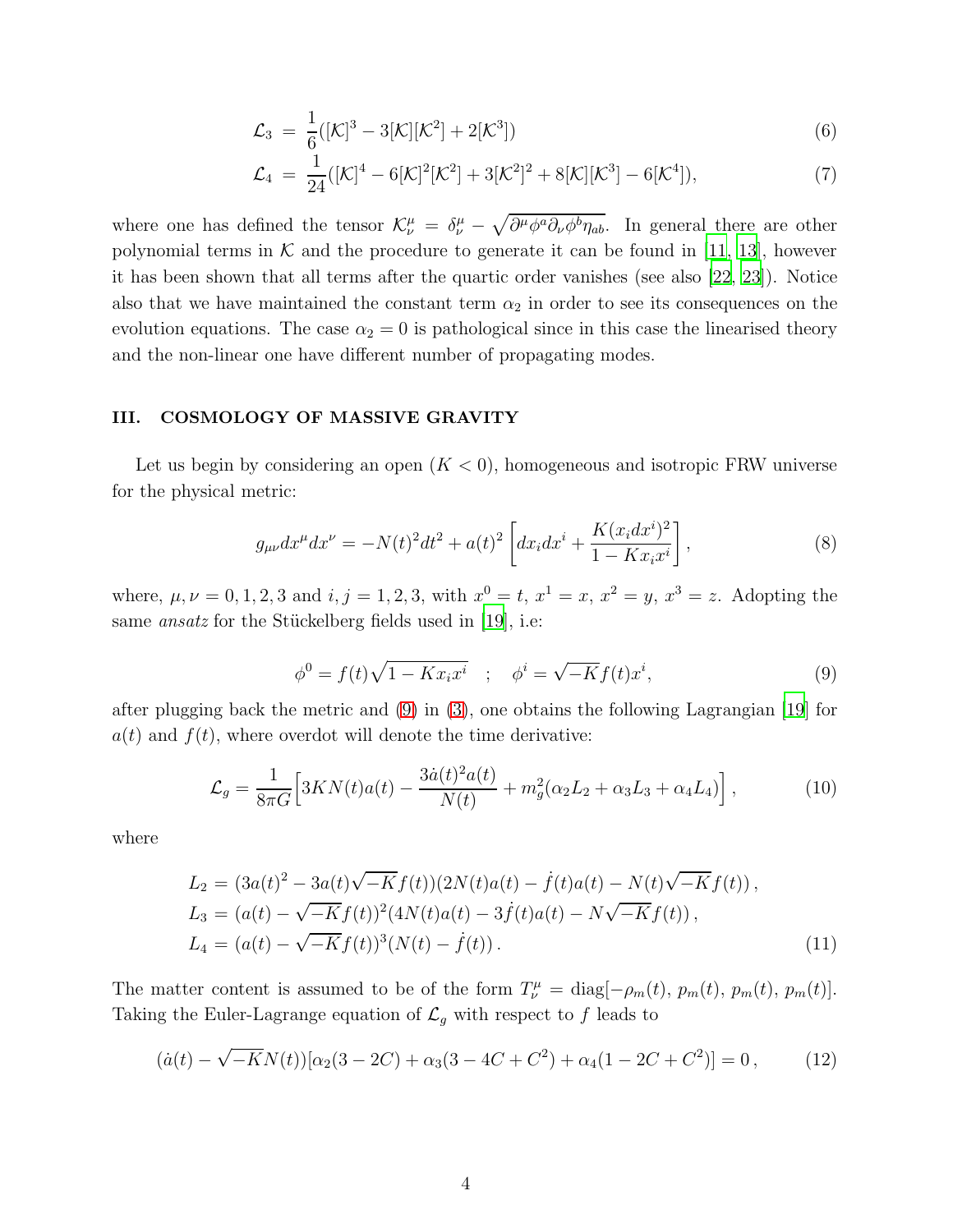where  $C = f(t)\sqrt{-K}/a(t)$ . The two interesting solutions are<sup>2</sup>:

<span id="page-4-0"></span>
$$
C_{\pm} = \frac{\left(\alpha_2 + 2\alpha_3 + \alpha_4 \pm \sqrt{\Delta}\right)}{\left(\alpha_3 + \alpha_4\right)},\tag{13}
$$

where  $\Delta = \alpha_2(\alpha_2 + \alpha_3 - \alpha_4) + \alpha_3^2$ . We take Euler-Lagrange equation of [\(10\)](#page-3-1) with respect to N and use [\(13\)](#page-4-0) to obtain the Friedmann equation:

<span id="page-4-1"></span>
$$
\frac{\dot{a}(t)^2}{N(t)^2 a(t)^2} + \frac{K}{a(t)^2} = \frac{8\pi G}{3} \rho_m + \frac{\Lambda_{\pm}}{3},\tag{14}
$$

where  $\Lambda_{\pm} = m_g^2 \beta_{\pm}$  and

$$
\beta_{\pm} = -\frac{1}{(\alpha_3 + \alpha_4)^2} \Big[ 2\alpha_2^3 + 3\alpha_2^2 (\alpha_3 - \alpha_4 \pm \sqrt{\Delta}) + 3\alpha_2 (\alpha_3 - \alpha_4)(\alpha_3 \pm \sqrt{\Delta}) - (\alpha_3 \pm \sqrt{\Delta})^2 (-2\alpha_3 \pm \sqrt{\Delta}) \Big]
$$
\n(15)

is a dimensionless parameter depending only on the constants  $\alpha_2$ ,  $\alpha_3$  and  $\alpha_4$ . In this equation one can recognize  $\Lambda_{\pm}$  as being the energy density of massive gravity  $(\rho_g)$ . Equally, it is expected to find the pressure term  $(p_g)$  in the second Friedmann equation.

Such equation can be obtained by combining Eq. [\(14\)](#page-4-1) with the variation of Eq. [\(10\)](#page-3-1) with respect to  $a(t)$ . Namely, we subtract Eq. [\(14\)](#page-4-1) from the Euler-Lagrange equation of  $a(t)$  in order to get

<span id="page-4-2"></span>
$$
-\frac{2\dot{H}(t)}{N(t)} + \frac{2K}{a(t)^2} = \frac{8\pi G}{3}(\rho_m + p_m)
$$
\n(16)

where  $H = \frac{\dot{a}(t)}{N(t)a}$  $\frac{a(t)}{N(t)a(t)}$ . Notice that the r.h.s of the above equation contains only the contribution from the matter part, which indicates that the graviton mass contribution satisfies an equation of state of the form  $p_g = -\rho_g$ , exactly as a vacuum behaviour. This same result was observed in [\[19](#page-10-6)].

Another combination is possible in order to get a direct relation among  $\ddot{a}(t)$ , pressure and energy density of matter and graviton. At this time we eliminate  $\frac{\dot{a}(t)^2}{N(t)^2 a(t)}$  $\frac{a(t)^2}{N(t)^2 a(t)^2}$  of the expression from variation of Eq. [\(10\)](#page-3-1) with respect to  $a(t)$ . Thus, it is possible to get

<span id="page-4-3"></span>
$$
\frac{\ddot{a}(t)}{N(t)a(t)} = \frac{\Lambda_{\pm}}{3} - \frac{4\pi G}{3}(\rho_m + 3p_m). \tag{17}
$$

With such equation it is much easier to analyse the universe acceleration. We conclude that an accelerated expansion occurs when  $\Lambda_{\pm} > 4\pi G(\rho_m + 3p_m)$ .

It is also easy to see that  $\Lambda_{\pm}$  acts exactly like an effective cosmological constant in Eq. [\(14\)](#page-4-1). In both Friedmann equations, [\(14\)](#page-4-1), [\(16\)](#page-4-2) and also [\(17\)](#page-4-3), there should be set  $N = 1$  in order to reproduce a cosmological scenario. In order to reproduce a positive cosmological

<sup>&</sup>lt;sup>2</sup> The case  $\dot{a}(t) = \sqrt{-K}N(t)$  just reproduces a constant scale factor when we take  $N \to 1$  in order to recover the FLRW metric.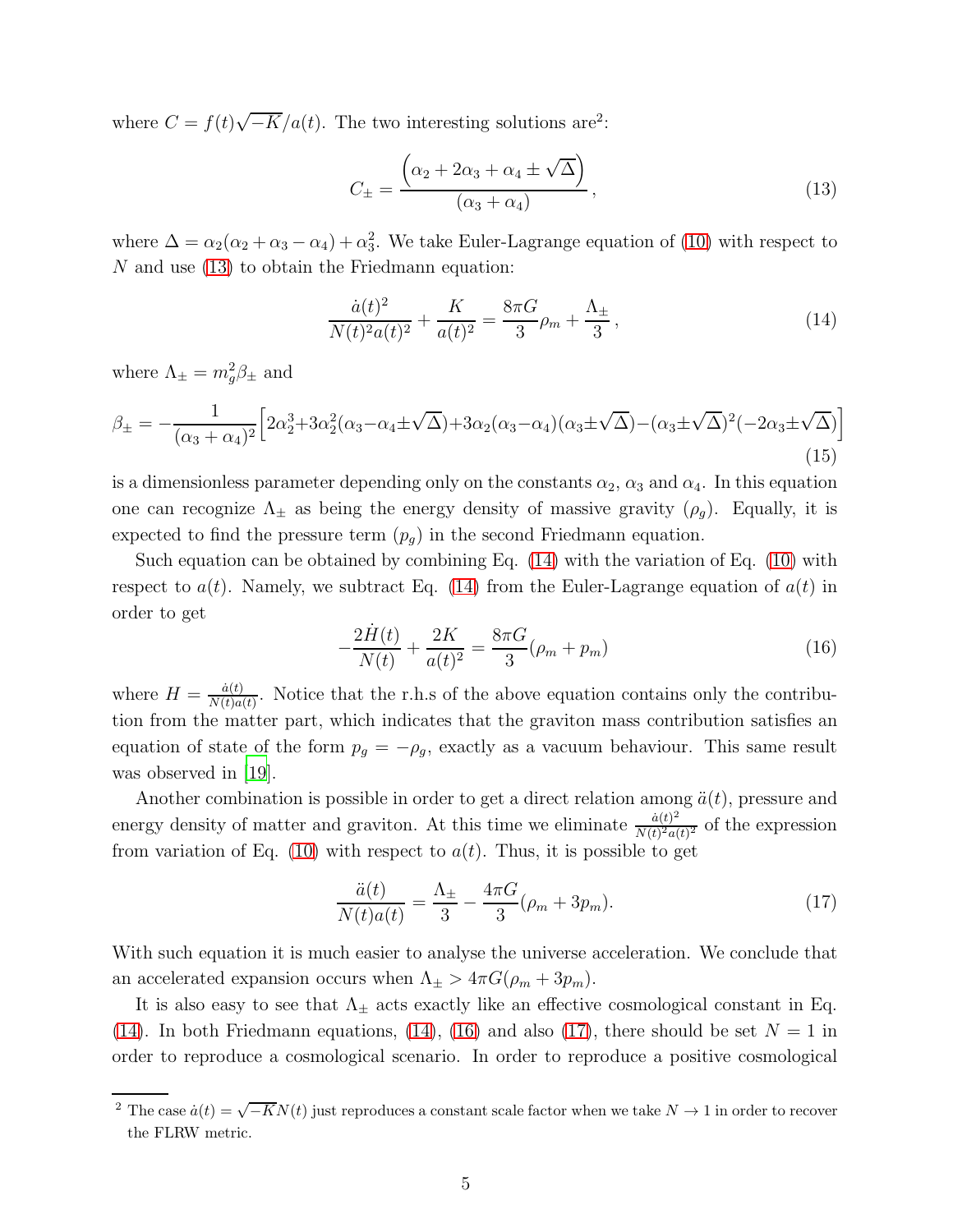constant (which leads to an accelerating universe), we must have  $\Lambda_{\pm} > 0$ , which implies  $\beta_{\pm} > 0.$ 

From now on we will assume  $\alpha_2 = 1$  according to the original dRGT theory [\[13](#page-10-2)]. The Friedmann equation [\(14\)](#page-4-1) can be rewritten in terms of the present critical energy density  $\rho_c = 3H_0^2/8\pi G,$ 

<span id="page-5-0"></span>
$$
H(t)^{2} = H_0^{2} \left(\frac{\rho_m}{\rho_c}\right) + m_g^{2} \beta_{\pm} - \frac{K}{a^2},\qquad(18)
$$

where  $H(t) = \dot{a}/a$  is the Hubble parameter and  $H_0 \simeq 70 \text{ km/s/Mpc}$  is its present day value. Writing  $\rho_m = \rho_{m0}(a/a_0)^{-3}$ , where  $\rho_{m0}$  is the present day value for the matter energy density, and introducing the density parameters

<span id="page-5-1"></span>
$$
\Omega_m \equiv \frac{\rho_{m0}}{\rho_c}, \qquad \Omega_g \equiv \beta_{\pm} \frac{m_g^2}{H_0^2}, \qquad \Omega_K \equiv -\frac{K}{a_0^2 H_0^2}, \qquad (19)
$$

the Friedmann equation [\(18\)](#page-5-0) can be expressed as

$$
H(t)^{2} = H_0^{2} \left[ \Omega_m \left( \frac{a_0}{a} \right)^{3} + \Omega_K \left( \frac{a_0}{a} \right)^{2} + \Omega_g \right],
$$
\n(20)

or in terms of the redshift parameter, defined by  $1 + z \equiv a_0/a$ ,

<span id="page-5-2"></span>
$$
H(z)^{2} = H_0^{2} \Big[ \Omega_m (1+z)^{3} + (1 - \Omega_m - \Omega_g)(1+z)^{2} + \Omega_g \Big], \tag{21}
$$

where we have used the Friedmann constraint

$$
1 = \Omega_m + \Omega_K + \Omega_g \,,\tag{22}
$$

that follows from [\(18\)](#page-5-0) and [\(19\)](#page-5-1). Observational data can be used to constrain the values of such parameters and this will be done in the next section.

## IV. CONSTRAINTS FROM OBSERVATIONAL H(z) DATA

Observational  $H(z)$  data provide one of the most straightforward and model independent tests of cosmological models, as  $H(z)$  data estimation relies on astrophysical rather than cosmological assumptions. In this work, we use the data compilation of  $H(z)$  from Sharov and Vorontsova [\[6](#page-9-5)], which is, currently, the most complete compilation, with 34 measurements.

From these data, we perform a  $\chi^2$ -statistics, generating the  $\chi^2$  function of free parameters:

$$
\chi_H^2 = \sum_{i=1}^{34} \left[ \frac{H_0 E(z_i, \Omega_m, \Omega_g) - H_i}{\sigma_{Hi}} \right]^2
$$
 (23)

where  $E(z) \equiv \frac{H(z)}{H_0}$  $\frac{H(z)}{H_0}$  and  $H(z)$  is obtained by Eq. [\(21\)](#page-5-2).

As the function to be fitted,  $H(z) = H_0 E(z)$ , is linear on the Hubble constant,  $H_0$ , we may analytically project over  $H_0$ , yielding  $\tilde{\chi}^2_H$ :

$$
\tilde{\chi}_H^2 = C - \frac{B^2}{A} \tag{24}
$$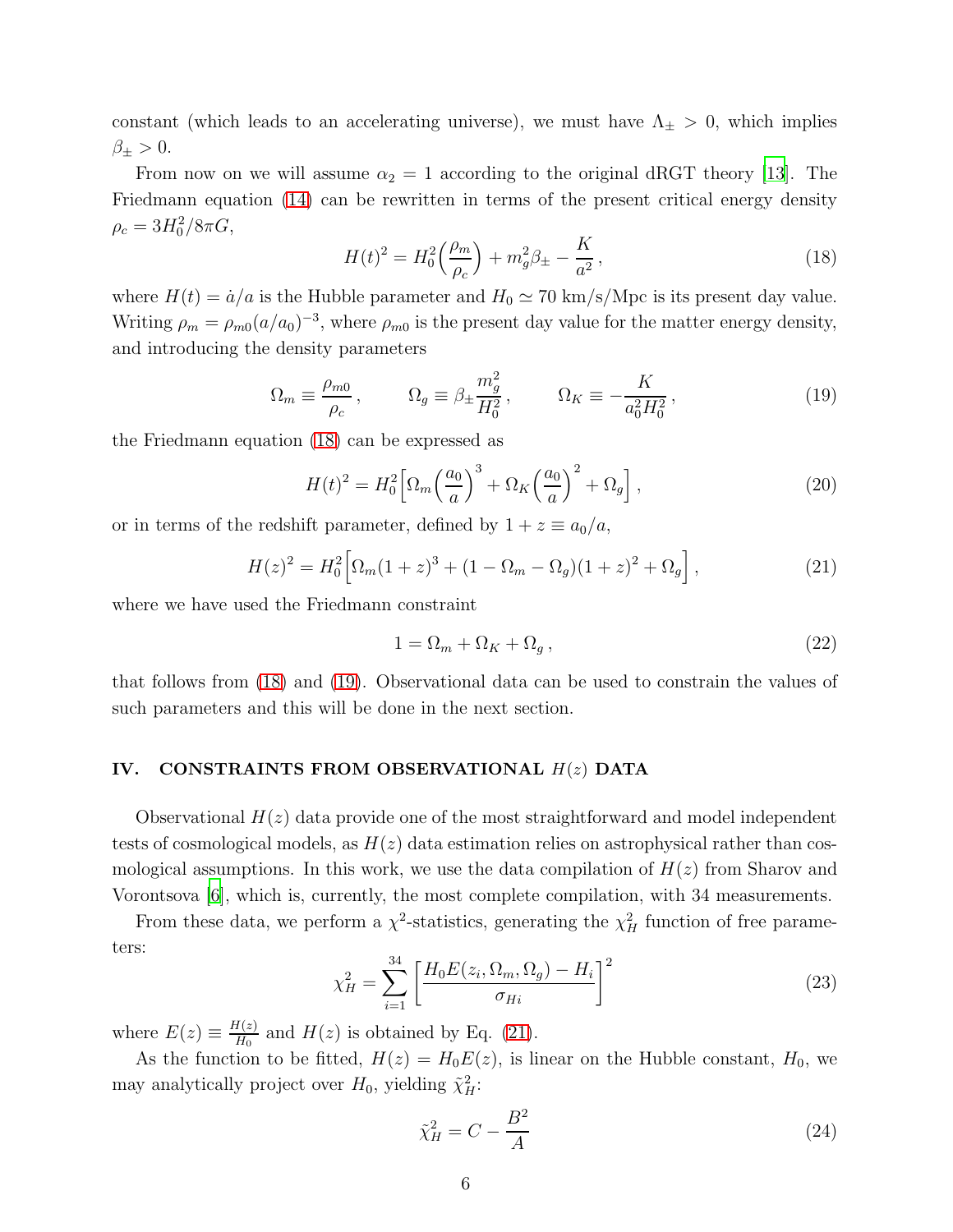

<span id="page-6-0"></span>FIG. 1: **Solid lines:** Statistical confidence contours of massive gravity from  $H(z)$  data. The regions correspond to 68.3%, 95.4% and 99.7% c.l. Dashed line: Flatness limit, where  $\Omega_m + \Omega_g = 1$ . Points above this line are not considered on the statistical analysis. **Star point:** Best fit, corresponding to  $(\Omega_m, \Omega_g) = (0.242, 0.703)$ , which leads to  $\Omega_K = 0.055$ . More details on the text.

where 
$$
A \equiv \sum_{i=1}^{n} \frac{E_i^2}{\sigma_{Hi}^2}
$$
,  $B \equiv \sum_{i=1}^{n} \frac{E_i H_i}{\sigma_{Hi}^2}$ ,  $C \equiv \sum_{i=1}^{n} \frac{H_i^2}{\sigma_{Hi}^2}$  and  $E_i \equiv \frac{H(z_i)}{H_0}$ .

The result of such analysis can be seen on Figure [1.](#page-6-0) As can be seen, the results from  $H(z)$  data alone yield nice constraints on the plane  $\Omega_m$  -  $\Omega_g$ . The flatness limit, which corresponds to  $\Omega_m + \Omega_g = 1$ , can be seen as an straight line on this plane (dashed line on Fig. [1\)](#page-6-0). Points on and above this line were not considered, as they correspond to non-open models. One may see that the best fit relies right below this line, indicating that  $H(z)$  data alone favour a slightly open Universe.

Furthermore, we have considered the prior  $\Omega_m \geq \Omega_b$ , with the baryon density parameter,  $\Omega_b$ , estimated by Planck and WMAP:  $\Omega_b = 0.049$  [\[4\]](#page-9-3), a value which is in agreement with Big Bang Nucleosynthesis (BBN), as shown on Ref. [\[25](#page-11-2)]. As a result of this prior, the  $3\sigma$ c.l. contour alone is cut for low matter density parameter, as we may see on Fig. [1.](#page-6-0)

The minimum  $\chi^2$  was  $\chi^2_{min} = 16.727$ , yielding a  $\chi^2$  per degree of freedom  $\chi^2_{\nu} = 0.523$ . The best fit parameters were  $\Omega_m = 0.242^{+0.041+0.065+0.090}_{-0.085-0.15}$ ,  $\Omega_g = 0.703^{+0.069+0.085+0.10}_{-0.34}$  for 68.3%, 95.4% and 99.7% c.l., respectively, in the joint analysis.

As expected, this result is in agreement with ΛCDM constraints, as this model mimics the concordance model. Moreover, the best fit values of  $\Omega_m$  and  $\Omega_g$  leads to  $\Omega_K = 0.055$ , which corresponds to a negative value of  $K$ , as expected for this model. Sharov and Vorontsova [\[6](#page-9-5)] have found, for  $\Lambda$ CDM:  $\Omega_m = 0.276^{+0.009}_{-0.008}$ ,  $\Omega_{\Lambda} = 0.769 \pm 0.029$ , for  $1\sigma$  c.l., where they have combined  $H(z)$  with SN Ia and BAO data. Given the uncertainties on massive gravity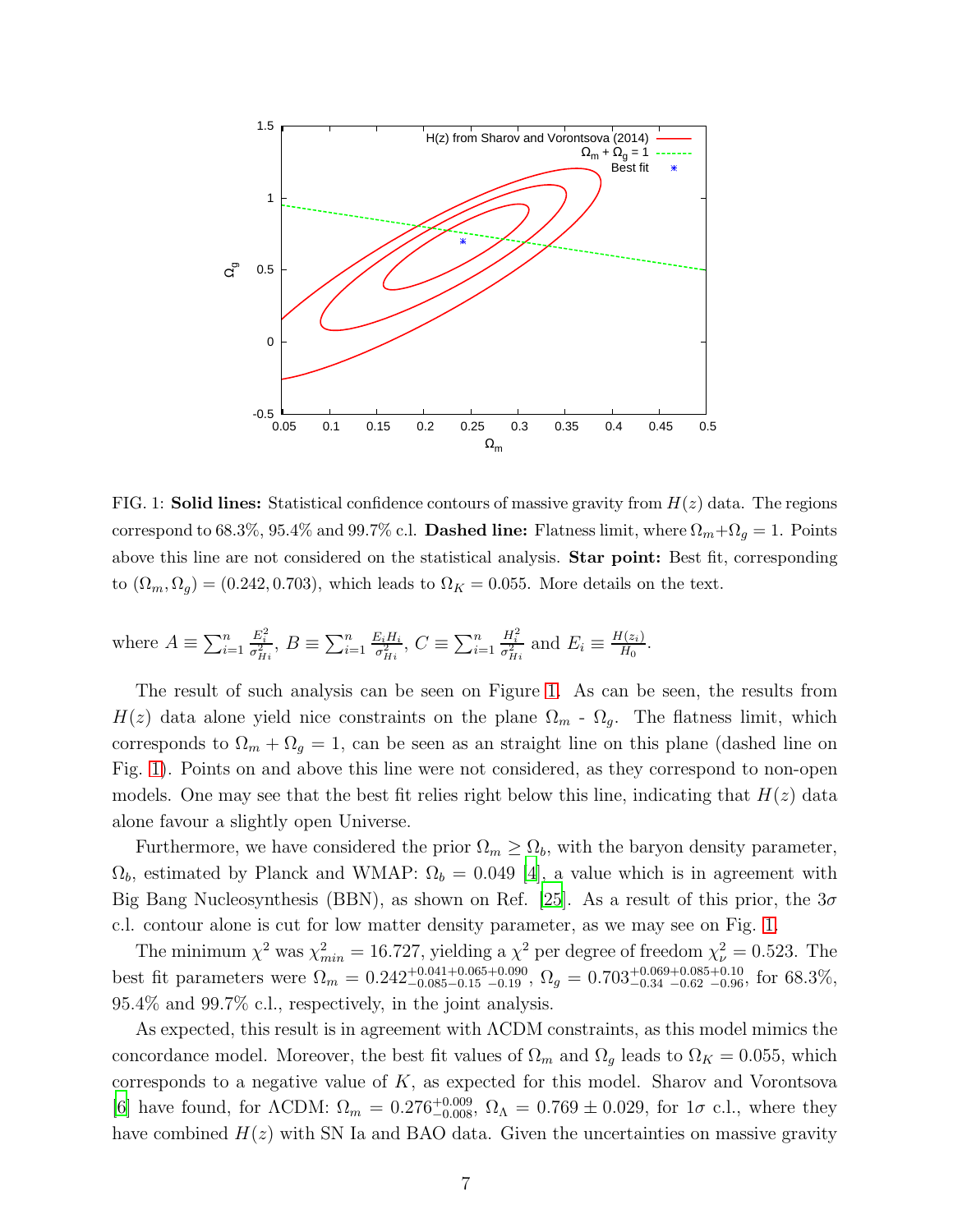

<span id="page-7-0"></span>FIG. 2: Plot of  $H(z) \times z$  for the best fit values of Massive Gravity theory (red line, from this paper,  $H(z)$  data only) with  $\pm 1\sigma$  (red dotted line). The  $\Lambda$ CDM model is also represented (black line, best fit from Ref. [\[6](#page-9-5)],  $H(z)+BAO+SNs$ ). The points with error bars are the Sharov and Vorontsova observational data [\[6\]](#page-9-5).

parameters above, the results are in good agreement, even considering the open Universe restriction for massive gravity, while ΛCDM has no restriction on curvature.

### V. BOUNDS ON THE GRAVITON MASS

Having obtained the best fit values for the parameters, we show in Fig. [2](#page-7-0) the plot of Massive Gravity theory (red line) with  $\pm 1\sigma$  limit (red dotted line). The  $\Lambda$ CDM according to best fit data of Sharov and Vorontsova [\[6](#page-9-5)] are also represented (black line).

This model also gives an expression to the graviton mass depending on the  $\alpha_3$  and  $\alpha_4$ parameters through  $\beta_{\pm}$ :

$$
m_g^2 = \frac{\Omega_g}{\beta_{\pm}} H_0^2. \tag{25}
$$

If we fix some of the parameters, we can see how the mass depends on the others. In Figure [3](#page-8-0) we show a typical mass dependence with  $\alpha_4$  when we set the  $\alpha_3$  as a constant and we choose to work with  $\beta$ -. Such behaviour is also observed for others positive and negative values of  $\alpha_3$ . It is easy to see that the mass increases and diverges for some specific value of  $\alpha_4$ , corresponding to the limit  $\beta_-\rightarrow 0$ . In some cases the mass can also abruptly decrease to zero, as shown in the cases  $\alpha_3 = 6$ ,  $\alpha_3 = 4$  and  $\alpha_3 = 2$ . This shows that the graviton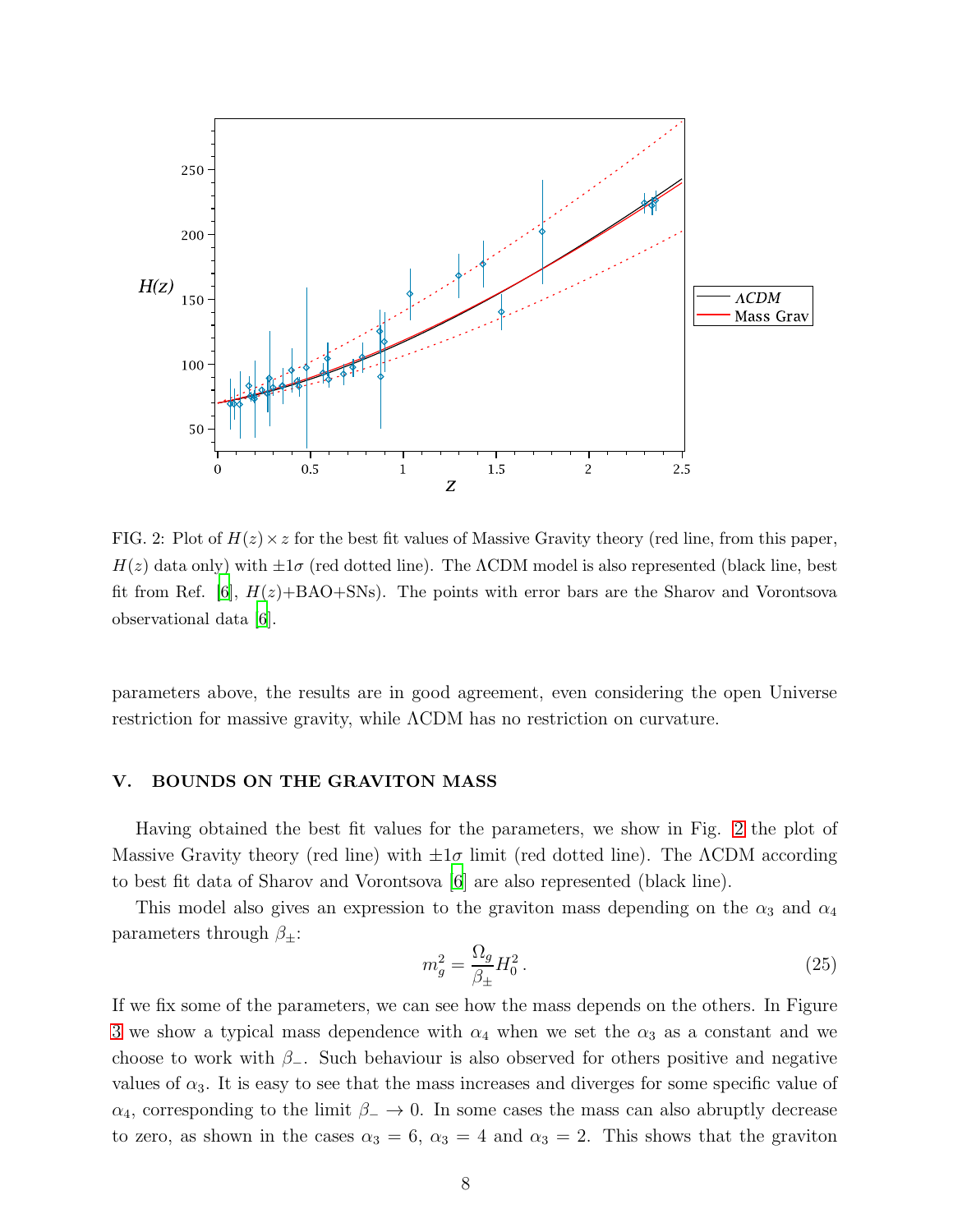mass is strongly dependent on the  $\alpha$ 's parameters, although in the limit of very negative  $\alpha_4$ values the graviton mass goes to  $m_g \simeq H_0^{-1}$ .



<span id="page-8-0"></span>FIG. 3: Some typical mass dependence with  $\alpha_4$  for some specific values of  $\alpha_3$ .

### VI. CONCLUSION

In this work we have analysed an open FLRW solution of massive gravity which admits accelerated expansion of the universe, in full concordance to observations. The constraints with recent observational  $H(z)$  data were found and the best fit values obtained for the cosmological parameters are  $(\Omega_m, \Omega_q, \Omega_K) = (0.242, 0.703, 0.055)$ , in accordance with the  $\Lambda$ CDM model, and also point to a nearly open curvature  $(K < 0)$ , for which the model is valid. The graviton mass dependence with the constant parameters  $\alpha_3$  and  $\alpha_4$  of the model were also analysed, and we have verified a strong dependence with such parameters. We have also obtained that the condition  $m_g \simeq H_0^{-1}$  seems dominant for a long range of the parameters  $\alpha_3$  and  $\alpha_4$ , although cosmological observations cannot be used to determine such parameters.

### Acknowledgments

SHP is grateful to CNPq, process number 477872/2010-7. E.L.M thanks CNPq 449806/2014-6. APSS thanks CAPES - Coordenação de Aperfeiçoamento de Pessoal de Nível Superior, for financial support. JFJ is grateful to Unesp - Câmpus de Guaratinguetá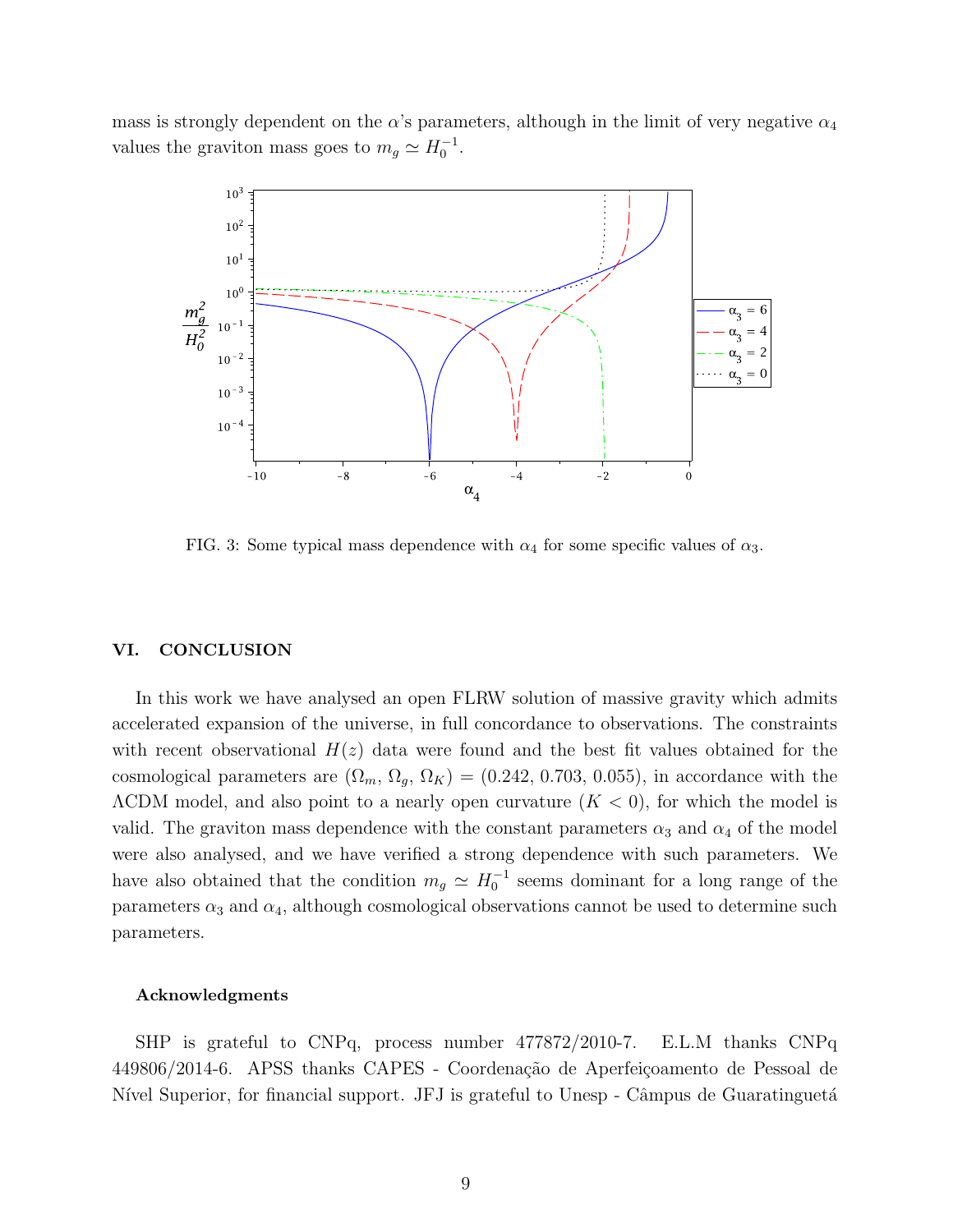for hospitality and facilities.

<span id="page-9-0"></span>[1] A. G. Riess et al., Observational Evidence from Supernovae for an Accelerating Universe and a Cosmological Constant, Astron. J. 116, (1998) 1009;

S. Perlmutter et al., Measurements of  $\Omega$  and Lambda from 42 High-Redshift Supernovae, Astrophys. J. 517, (1999) 565;

P. Astier et al., The Supernova Legacy Survey: measurement of  $\Omega_M$ ,  $\Omega_{\Lambda}$  and w from the first year data set, Astron. Astrophys. 447, (2006) 31;

A. G. Riess et al., New Hubble Space Telescope Discoveries of Type Ia Supernovae at  $z > 1$ : Narrowing Constraints on the Early Behavior of Dark Energy, Astrophys. J. 659, (2007) 98.

- <span id="page-9-1"></span>[2] R. Amanullah et al., Astrophys. J. 716, (2010) 712.
- <span id="page-9-2"></span>[3] E. Komatsu et al., Seven-Year Wilkinson Microwave Anisotropy Probe (WMAP) Observations: Cosmological Interpretation, Astrophys. J. Suppl. 192, (2011) 18; D. Larson et. al., Seven-Year Wilkinson Microwave Anisotropy Probe (WMAP \*) Observations: Power Spectra and WMAP-Derived Parameters, Astrophys. J. Suppl. 192, (2011) 16.
- <span id="page-9-3"></span>[4] P. A. R. Ade et al., Planck 2013 results. XVI. Cosmological parameters, Astron. Astrophys. 571, (2014) A16 [\[arXiv:1303.5076](http://arxiv.org/abs/1303.5076) [astro-ph.CO]].
- <span id="page-9-4"></span>[5] O. Farooq and B. Ratra, Hubble Parameter Measurement Constraints on the Cosmological Deceleration-Acceleration Transition Redshift, Astrophys. J. 766, (2013) L7 [\[arXiv:1301.5243\]](http://arxiv.org/abs/1301.5243).
- <span id="page-9-5"></span>[6] G. S. Sharov and E. G. Vorontsova, Parameters of Cosmological Models and Recent Astronomical Observations, JCAP 10,  $(2014)$  57 [\[arXiv:1407.5405](http://arxiv.org/abs/1407.5405) [gr-qc]].
- <span id="page-9-6"></span>[7] T. Padmanabhan, Cosmological Constant - the Weight of the Vacuum, Phys. Rep. 380, (2003) 235;

S. Weinberg,The Cosmological Constant Problem, Rev. Mod. Phys. 69, (1989) 1.

- <span id="page-9-7"></span>[8] M. Fierz and W. Pauli, On Relativistic Wave Equations for Particles of Arbitrary Spin in an Electromagnetic Field, Proc. R. Soc.  $A$  173, (1939) 211.
- <span id="page-9-8"></span>[9] D.G. Boulware and S. Deser, Can Gravitation Have a Finite Range? , Phys. Rev. D 6, (1972) 3368.
- <span id="page-9-9"></span>[10] S.F. Hassan and R.A. Rosen, Resolving the Ghost Problem in Nonlinear Massive Gravity, Phys. Rev. Lett. 108, (2012) 041101; S.F. Hassan and R.A. Rosen, C onfirmation of the Secondary Constraint and Absence of Ghost in Massive Gravity and Bimetric Gravity, JHEP 04, (2012) 123.
- <span id="page-9-10"></span>[11] S.F. Hassan and R.A. Rosen, On Non-linear Actions for Massive Gravity, JHEP 07, (2011) 009;

S.F. Hassan, R.A. Rosen and A. Schmidt-May, Ghost-free Massive Gravity With a General Reference Metric, JHEP 02, (2012) 026.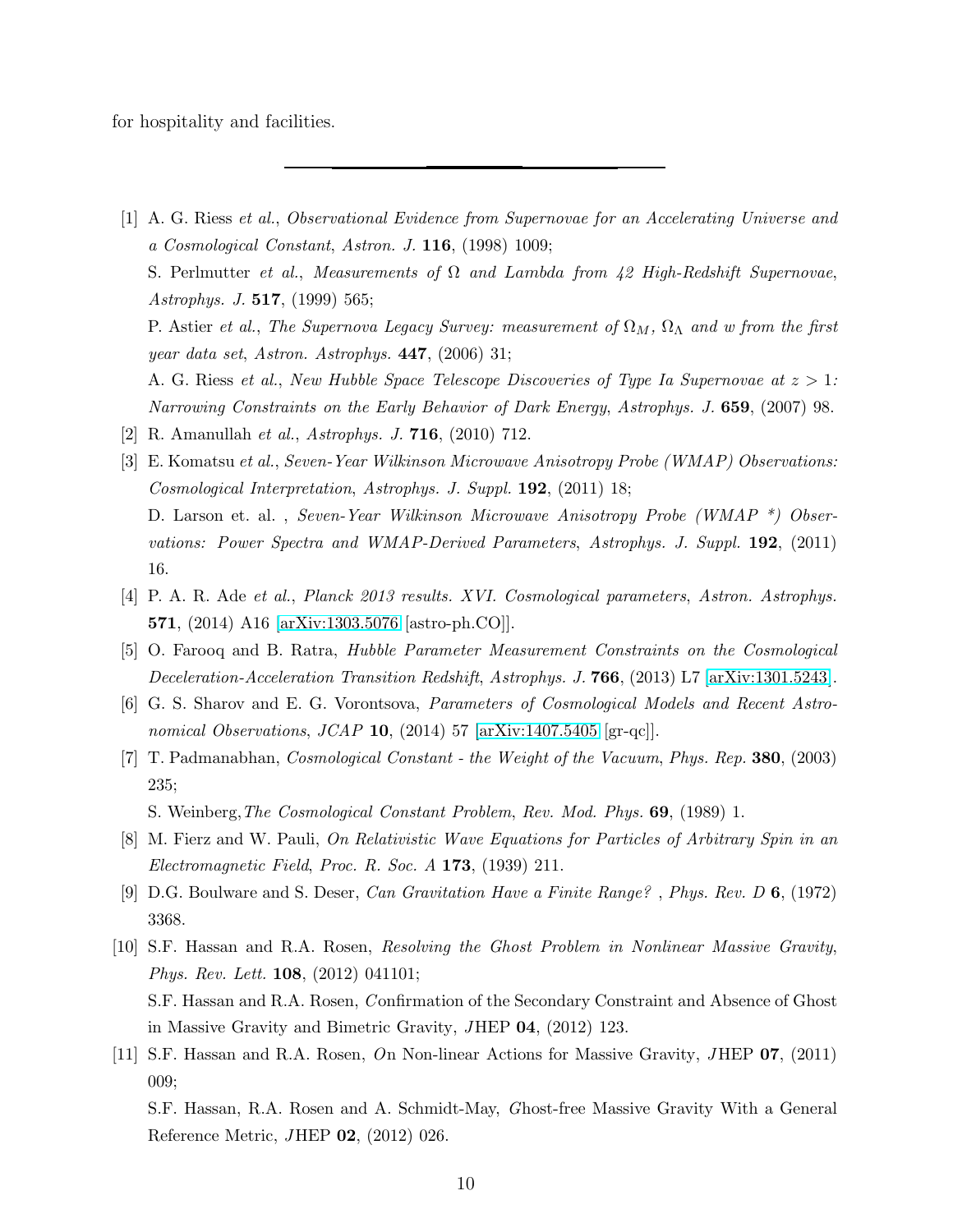- <span id="page-10-1"></span>[12] S.F. Hassan, A. Schmidt-May, and M. von Strauss, Proof of Consistency of Nonlinear Massive Gravity in the Stückelberg Formulation, Phys. Lett.  $B$  715, (2012) 335;
- <span id="page-10-2"></span>[13] C. de Rham and G. Gabadadze, Generalization of the Fierz-Pauli Action, Phys. Rev. D 82, (2010) 044020; C. de Rham, G. Gabadadze, and A.J. Tolley, Resummation of Massive Gravity, Phys. Rev. Lett. **106**, (2011) 231101; C. de Rham, G. Gabadadze, and A. Tolley, Helicity Decomposition of Ghost-free Massive Gravity, JHEP 11, (2011) 093; C. de Rham, G. Gabadadze, and A. Tolley, Ghost Free Massive Gravity in the Stckelberg Language, Phys. Lett. B 711, (2012) 190.
- <span id="page-10-3"></span>[14] K. Hinterbichler, Theoretical Aspects of Massive Gravity Rev. Mod. Phys. 84, (2012) 671.
- <span id="page-10-4"></span>[15] N. Arkani-Hamed, H. Georgi, and M.D. Schwartz, Effective Field Theory for Massive Gravitons and Gravity in Theory Space, Ann. Phys.  $(N. Y.)$  305, (2003) 96; K. Hinterbichler and R.A. Rosen, *Interacting Spin-2 Fields*, *JHEP* **07**, (2012) 047; M. Mirbabayi, A Proof Of Ghost Freedom In de Rham-Gabadadze-Tolley Massive Gravity, Phys. Rev. D 86, (2012) 084006.
- <span id="page-10-5"></span>[16] M.S. Volkov, Exact Self-Accelerating Cosmologies in Ghost-free Bigravity and Massive Gravity, Phys. Rev. D 86, (2012) 061502; A.H. Chamseddine and M.S. Volkov Cosmological Solutions with Massive Gravitons, Phys. Lett. B  $704$ , (2011) 652; M. S. Volkov, Stability of Minkowski Space in Ghost-Free Massive Gravity Theory Phys. Rev. D 90 (2014) 024028.
- [17] T. Kobayashi, M. Siino, M. Yamaguchi and D. Yoshida, New Cosmological Solutions in Massive Gravity Nucl. Phys. Proc. Suppl. 246, (2014) 76.
- [18] A.E. Gümrükçüoğlu, C. Lin, and S. Mukohyama, Anisotropic Friedmann-Robertson-Walker Universe from Nonlinear Massive Gravity, Phys. Lett. B **717**, (2012) 295; A. De Felice, A.E. Gümrükçüoğlu, and S. Mukohyama, Massive Gravity: Nonlinear Instability of the Homogeneous and Isotropic Universe, Phys. Rev. Lett. 109, (2012) 171101.
- <span id="page-10-6"></span>[19] A.E. Gümrükçüoğlu, C. Lin, and S. Mukohyama, *Cosmological Perturbations of Self-*Accelerating Universe in Nonlinear Massive Gravity, JCAP 11, (2011) 030; A. De Felice, A.E. Gümrükçüoğlu, C. Lin, and S. Mukohyama, On the Cosmology of Massive Gravity, Class. Quant. Grav. 30, (2013) 184004; A. De Felice, A.E. Gümrükçüoğlu, C. Lin, and S. Mukohyama, Nonlinear Stability of Cosmological Solutions in Massive Gravity, JCAP 05, (2013) 035.
- <span id="page-10-0"></span>[20] C. de Rham, M. Fasiello and A. J. Tolley, Stable FLRW Solutions in Generalized Massive Gravity, Int. J. Mod. Phys. D 23, (2014) 1443006.
- <span id="page-10-7"></span>[21] S. L. Dubovsky, Phases of Massive Gravity, JHEP 10, (2004) 076.
- <span id="page-10-8"></span>[22] C. de Rham, A. Matas and A. J. Tolley, New Kinetic Interactions for Massive Gravity?, Class.